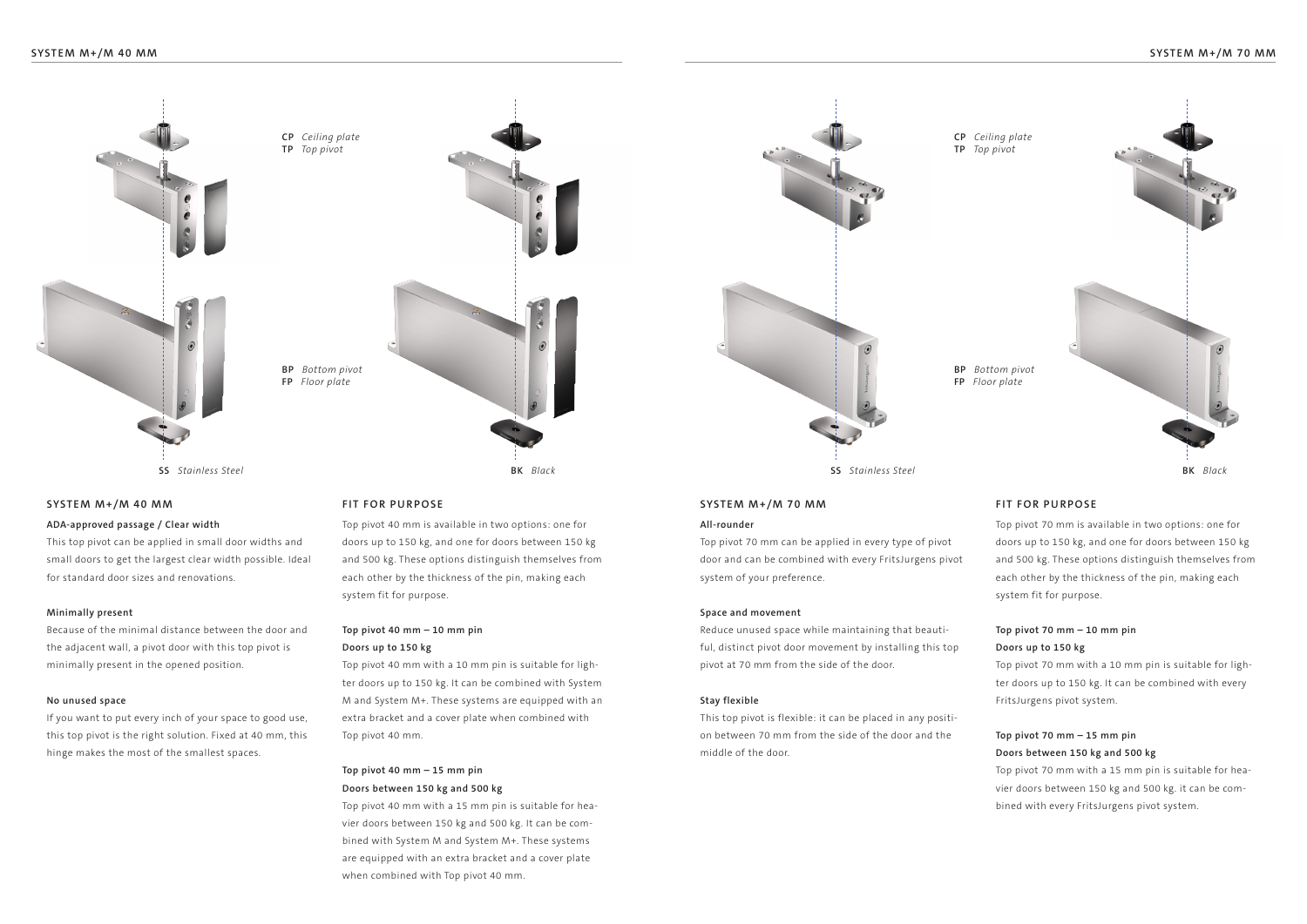

Top Pivot 70 mm - Class B or G

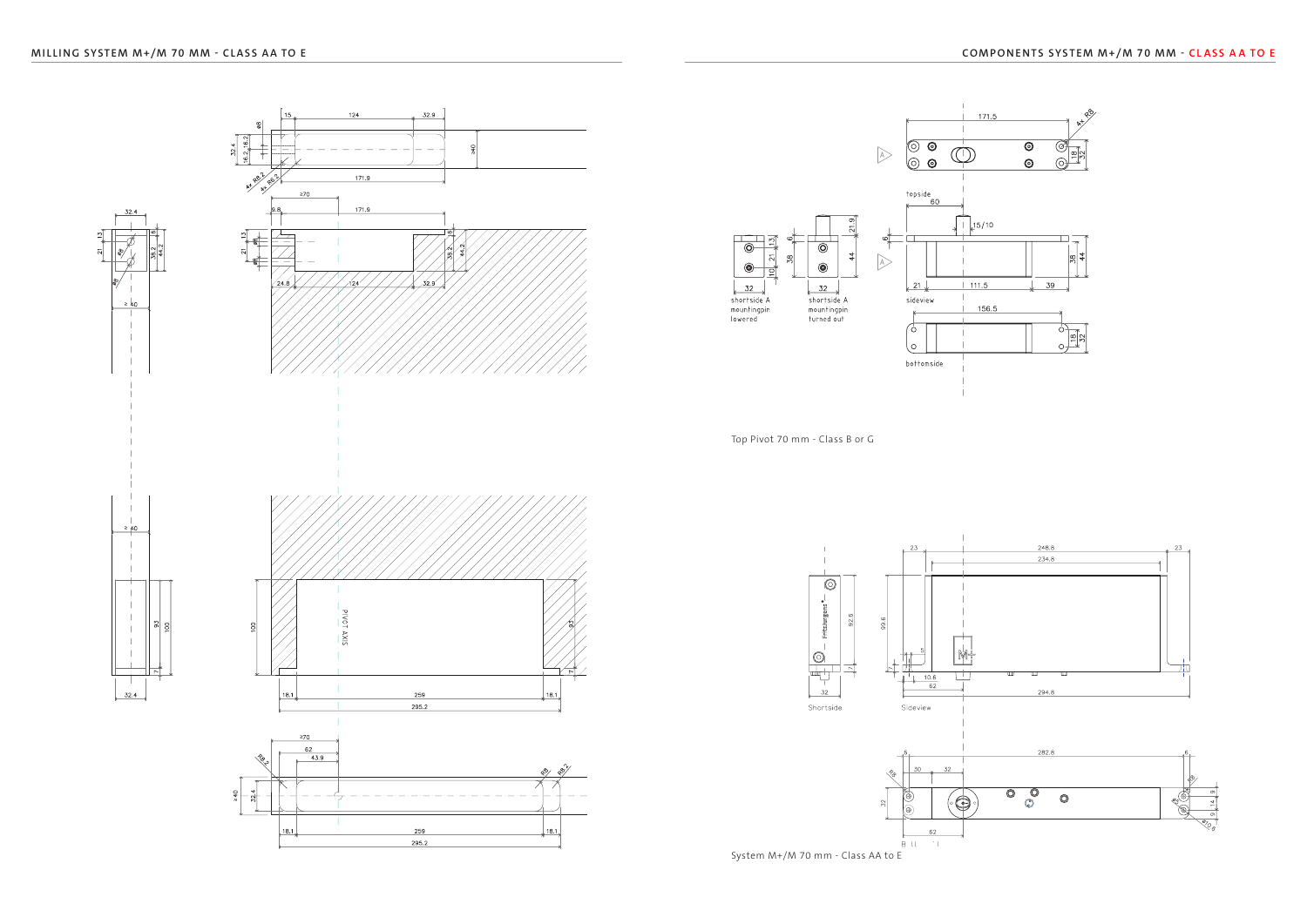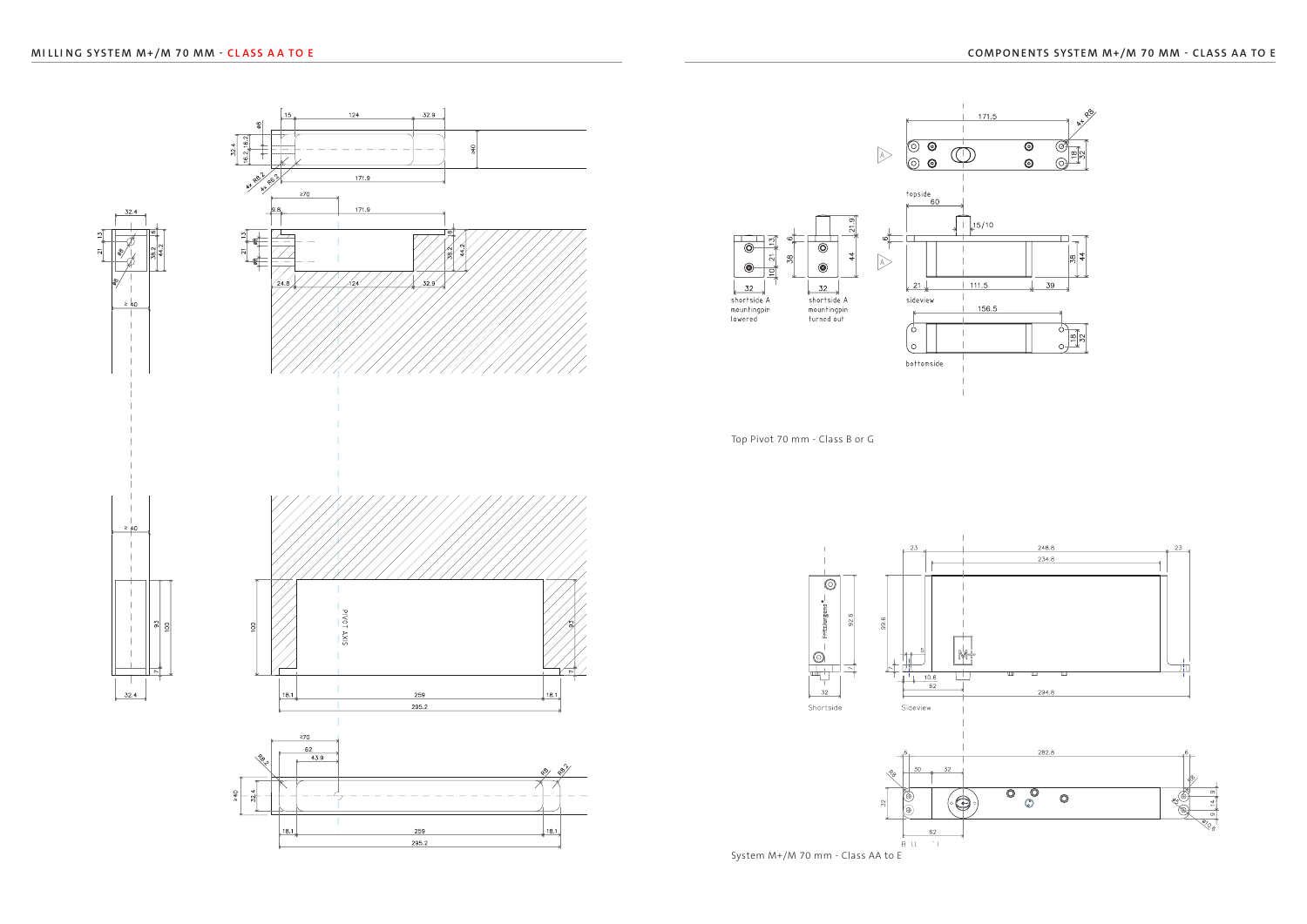

Top Pivot 70 mm - Class B or G